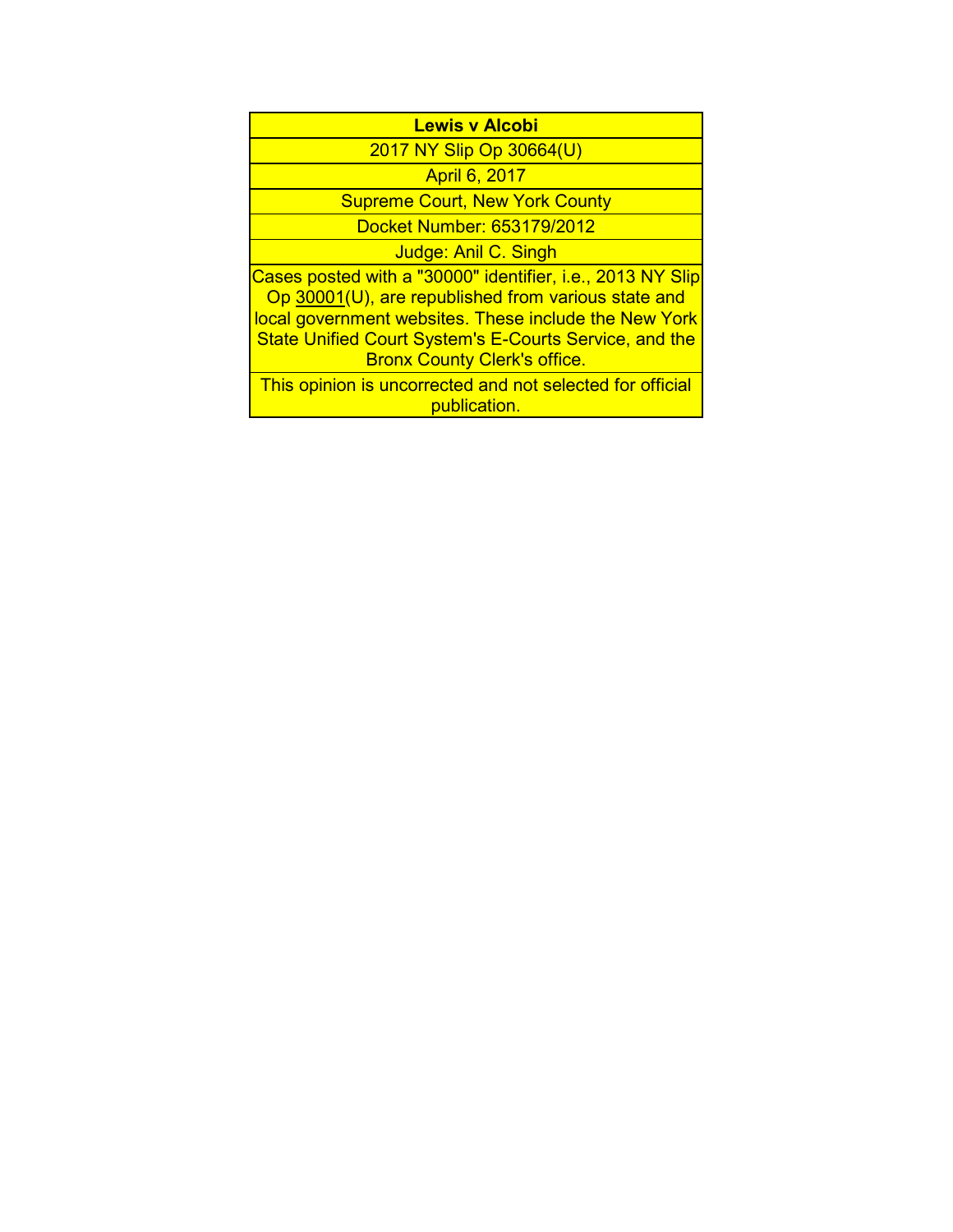## **FILED: NEW YORK COUNTY CLERK 04/07/2017 10:55 AM** INDEX NO. 653179/2012 [\*][]

DOC. NO. 121 RECEIVED NYSCEF: 04/07/2017

# SUPREME COURT OF THE STATE OF NEW YORK COUNTY OF NEW YORK, IAS PART 45

-----------------------~------------------------------------------------)( EMILY SARA LEWIS, an Infant over fourteen (14) years of age, by her natural guardian BOAZ BAG BAG, suing individually and derivatively on behalf of 122 STREET SLASH, LLC,

## Plaintiffs,

Index No. 653179/2012

-against-

ASHER ALCOBI, HILLIT MEIDAR AFLI, 122 STREET SLASH, LLC, and MEP AUTO INC., Defendants. ------------------------------------------------------------------------)( **Anil C. Singh, J.:** 

In this action, plaintiff Emily Sara Lewis (Emily Sara), who claims to be a one-third owner of defendant 122 Street Slash, LLC (LLC), alleges that defendants Asher Alcobi and Hillit Meidar Alfi, who, she alleges, each have a one-third ownership interest in the LLC, have operated the LLC for their own benefit to the exclusion of her interest, and have prevented her from examining the books and records of the LLC. Emily Sara has discontinued the action against defendant MEP Auto, Inc.

Defendants now move for summary judgment dismissing the complaint on the ground that Emily Sara does not have an ownership interest in the LLC. Emily Sara cross-moves to strike defendants' third affirmative defense.

# **Factual and Procedural Background**

Defendant LLC was formed in May 2007 for the purpose of owning and managing real property located at 122 School Street, Yonkers, New York. The founding members of the LLC, each. of whom had a one-third ownership interest, are Boaz Bag Bag, Emily Sara's father, and defendants Alcobi and Afli.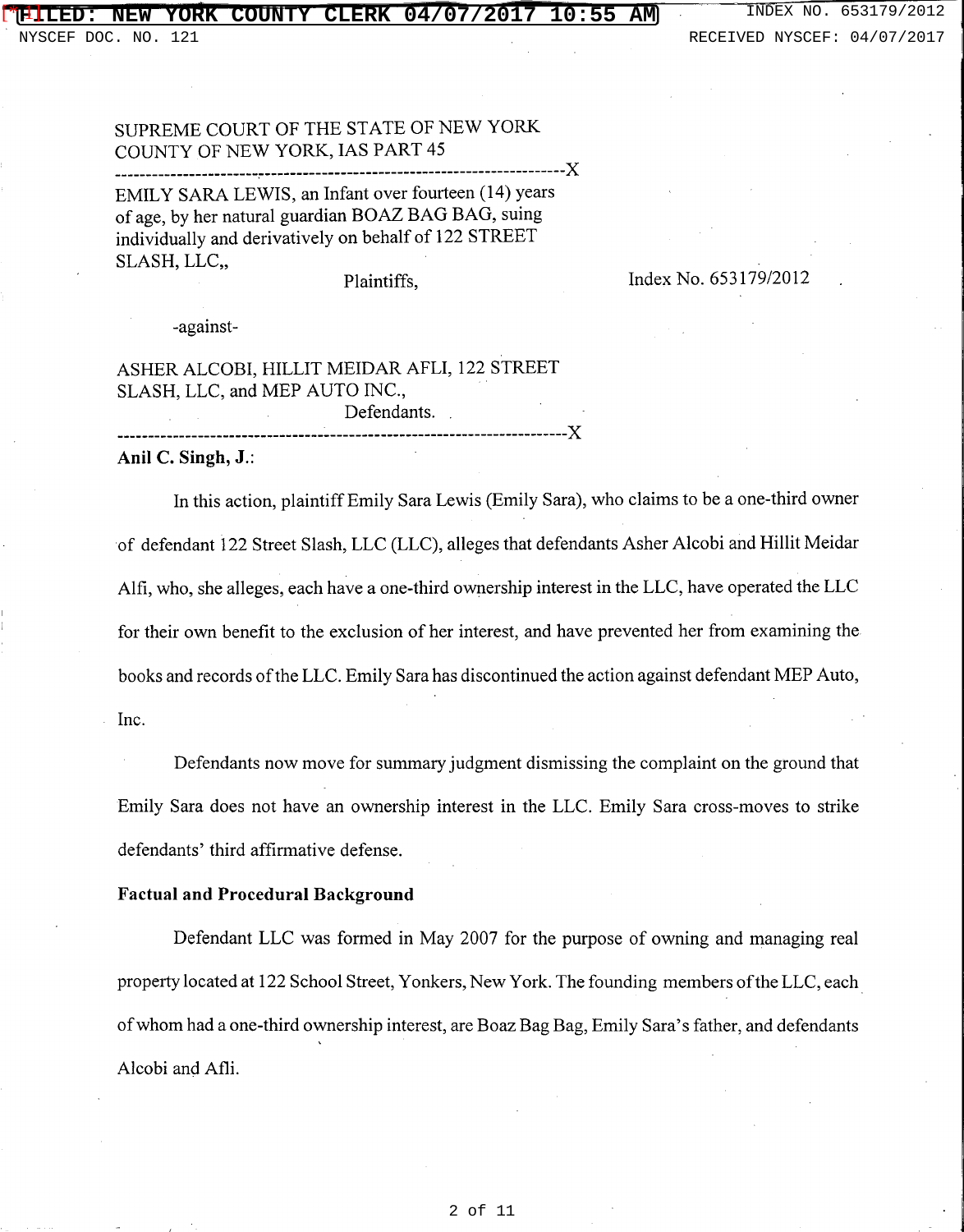On April 1, 2008, via an amendment to the LLC' s operating agreement, Bag Bag transferred his one-third ownership interest to his then infant daughter Emily Sarah.

On February 9, 2009, Bag Bag and Alcobi entered into a "PAYMENT, SETTLEMENT AGREEMENT" (Settlement Agreement). The Settlement Agreement acknowledged that issues had arisen between Bag Bag and Alcobi and that, in settlement of those issues, Bag Bag agreed to pay Alcobi the sum of \$190,000. The terms of payment were as follows: Bag Bag was to tender one payment of \$95,000 on September 10, 2009, and a second payment of \$95,000 on September 10, 2010.

On February 10, 2009, Alcobi and Jackie Lewis, Bag Bag's former wife and the mother of Emily Sara, entered into a transfer agreement (Transfer Agreement), under which Jackie Lewis, as guardian of Emily Sara, transferred Emily Sara's ownership interest in the LLC to Alcobi. The Transfer Agreement referenced the Settlement Agreement. The. Transfer Agreement stated that Emily Sara's interest in the LLC was being transferred for "valuable consideration receipt of which to [sic] hereby acknowledged, by all parties" (see Millman aff, Exhibit D). The Transfer Agreement also provided that, if Bag Bag made the two \$95,000 payments in compliance with the Settlement Agreement, Jackie Lewis would have the right to repurchase Emily Sara's former interest in the LLC from Alcobi for \$10. Paragraph seven of the Transfer Agreement provided that, from February 10, 2009 to September 10, 2010, Emily Sara was entitled to one third of the cash flow generated by the LLC.

In June 2012, Bag Bag commenced an action, individually, and on behalf of Emily Sara and the LLC, in Supreme Court, Westchester County. Defendants filed motions in Supreme Court, New York County, to change venue to New York County. This Court granted the motions and directed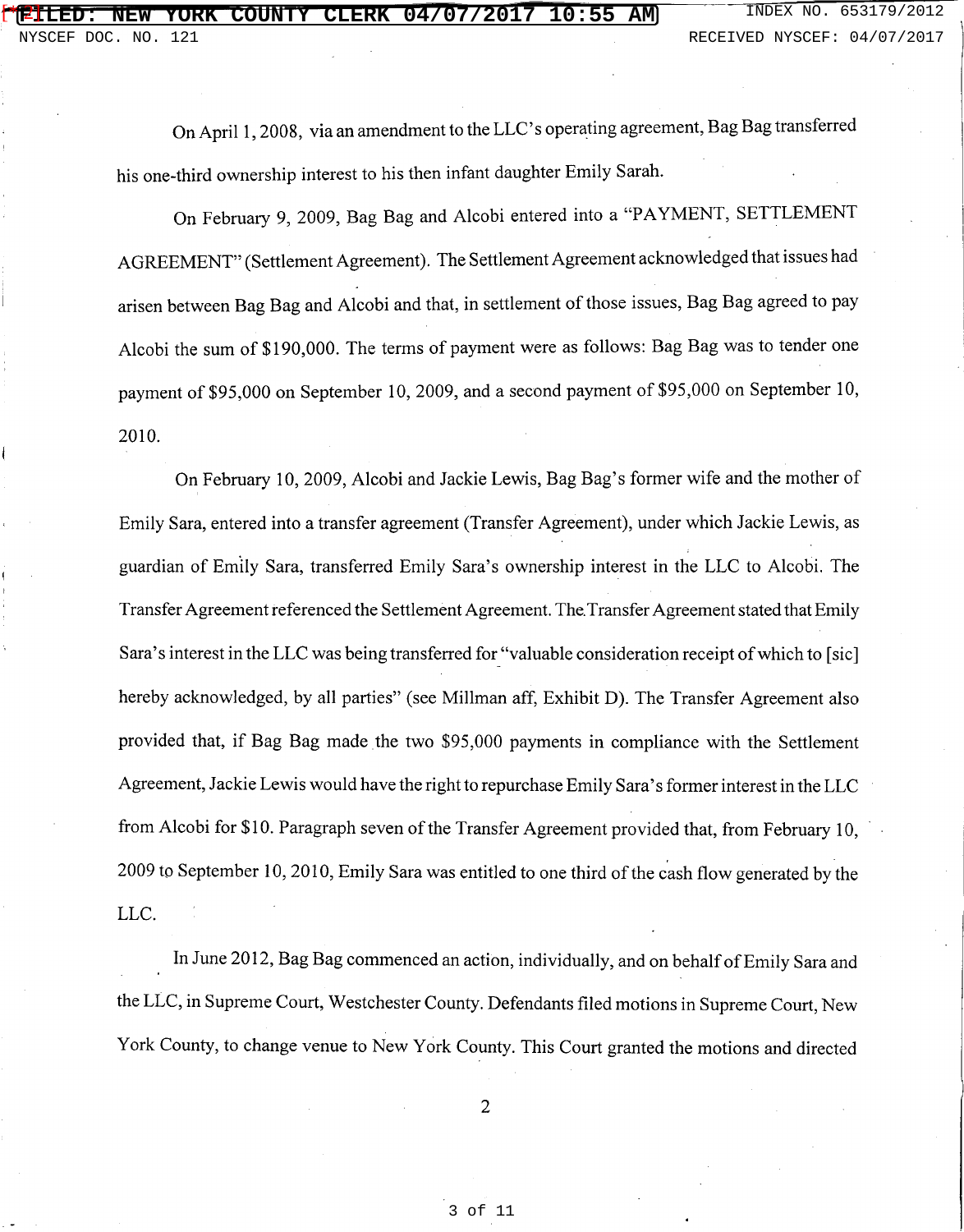the change of venue to New York County.

On September 12, 2012, plaintiffs filed an amended complaint alleging eight causes of action sounding in breach of the LLC's operating agreement, breach of the duty of good faith and fair dealing, unjust enrichment, breach of fiduciary duty, and derivative claims on behalf of the LLC. Plaintiffs also sought a declaratory judgment removing Alcobi as manager of the LLC, and injunctive relief to maintain the status quo of the LLC. The complaint alleged that since 2010, defendants Alcobi and Alfi have managed and operated the LLC for their sole benefit and to the detriment of Emily Sara. The complaint also alleged that Alcobi and Alfi violated the terms of the LLC's operating agreement by distributing profits only to themselves, failing to provide plaintiffs with a K-1 for the tax years 2010-2012, preventing plaintiffs from entering the LLC offices, and preventing plaintiffs from accessing the LLC's financial information. The amended complaint does not reference the Transfer Agreement.

Issue was joined by defendants Alcobi, Alfi, and the LLC.

In September 2013, plaintiffs moved to amend the complaint a second time to, among other things, add a ninth cause of action alleging that Emily Sara did not receive any consideration in exchange for the transfer of her ownership interest in the LLC to Alcobi. Therefore, according to plaintiffs, the Transfer Agreement is void and the transfer invalid because it lacked consideration and violated the Estate Powers and Trust Law (EPTL)  $\S$  7-6.14.<sup>1</sup> The proposed second amended

1 EPTL § 7-6.14, entitled Use **of custodial property,** provides:

(a) A custodian may deliver or pay to the minor or expend for the minor's benefit so much of the custodial property as the custodian considers advisable for the use and benefit of the minor, without court order and without regard to (1) the duty or ability of the custodian personally or of any other person to support the minor, or (2) any other income or property of the minor which may be applicable or available for the support of the minor.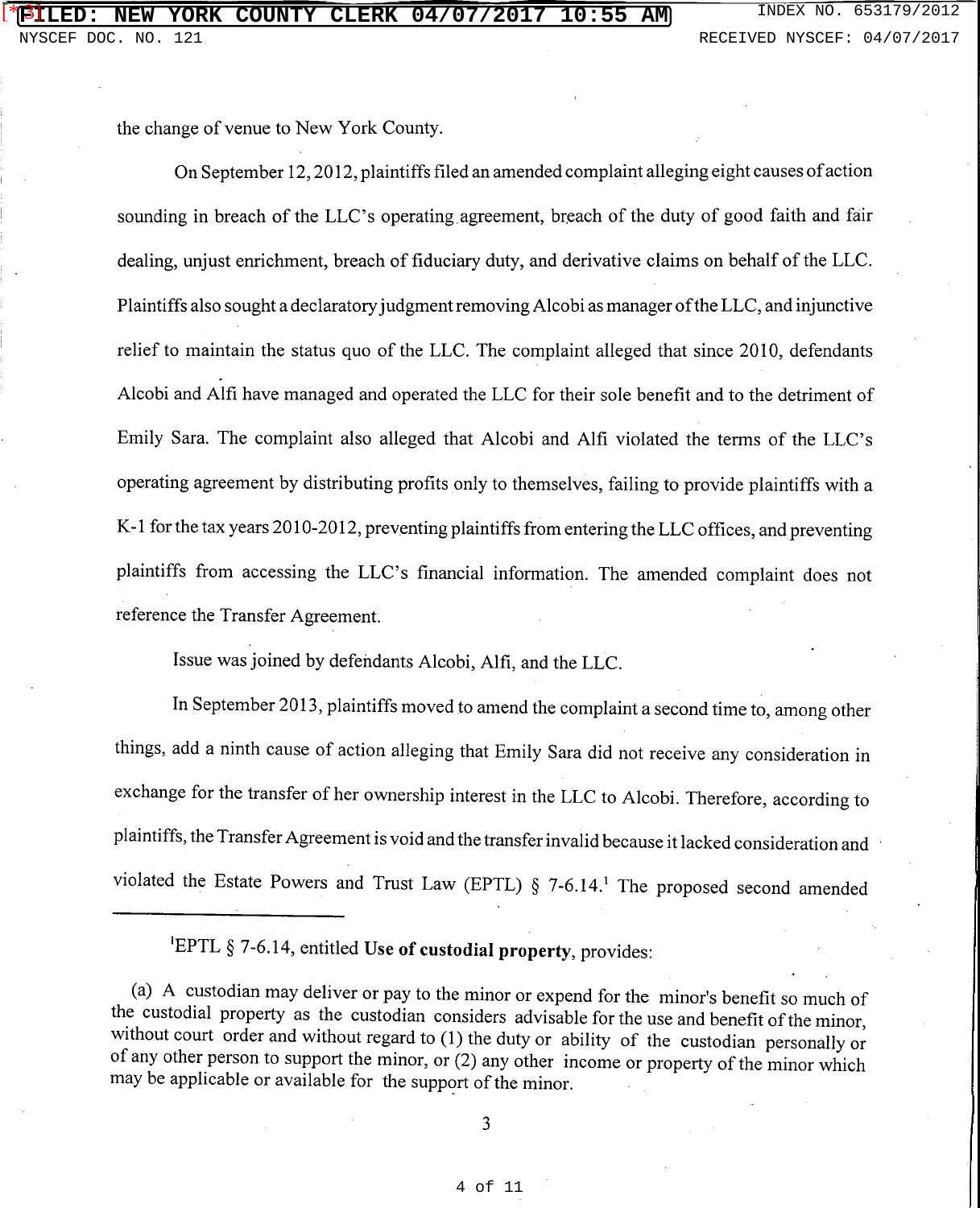# ETILED: NEW YORK COUNTY CLERK 04/07/2017 10:55 AM MECEIVED NYSCEF: 04/07/2017 19:55  $[$   $*$  $\overline{4}$ ]

complaint also removed MEP Auto, Inc. as a defendant, and made other incidental corrections to the amended complaint. Plaintiffs also moved for the appointment of a receiver to preserve Emily Sara's interest in the LLC, and to strike defendants' answer or to compel discovery.

Defendants cross-moved for summary judgment dismissing the first amended complaint, arguing, among other things, that because Bag Bag transferred his interest in the LLC to Emily Sara, he had no standing to bring this action.<sup>2</sup>

Oral argument on the motion and cross motion was held on March 12, 2014, during which Bag Bag conceded that he had no standing to commence this action, and that Emily Sara is the proper plaintiff. After oral argument, this court, in a decision rendered on the record, denied plaintiffs' motion to amend the complaint and denied defendants' cross motion for summary judgment, deeming it moot (see Millman aff, exhibit E). In denying plaintiffs' motion to add a ninth cause of action, this court found that paragraph five of the Transfer Agreement expressly stated that the transfer was for valuable consideration, and that Emily Sara did not submit any evidence to contradict that statement (see Millman aff, exhibit E at 24-25). This court noted that plaintiffs did not submit an affidavit from Jackie Lewis, as guardian of Emily Sara, to explain why, despite the

<sup>(</sup>b) On petition of an interested person or the minor if the minor has attained the age of fourteen years, the court may order the custodian to deliver or pay to the minor or expend for the minor's benefit so much of the custodial property as the court considers advisable for the use and benefit of the minor.

<sup>(</sup>c) A delivery, payment, or expenditure under this section is in addition to, not in substitution for, and does not affect any obligation of a person to support the minor.

 $^{2}$ By order dated December 12, 2012, this court adjourned plaintiffs' motion for leave to amend to March 12, 2014, and gave defendants leave to withdraw their cross motion for summary judgment, with leave to renew via an order to show case. On February 24, 2014, defendants refiled their cross motion for summary judgment dismissing the complaint, via an order to show cause.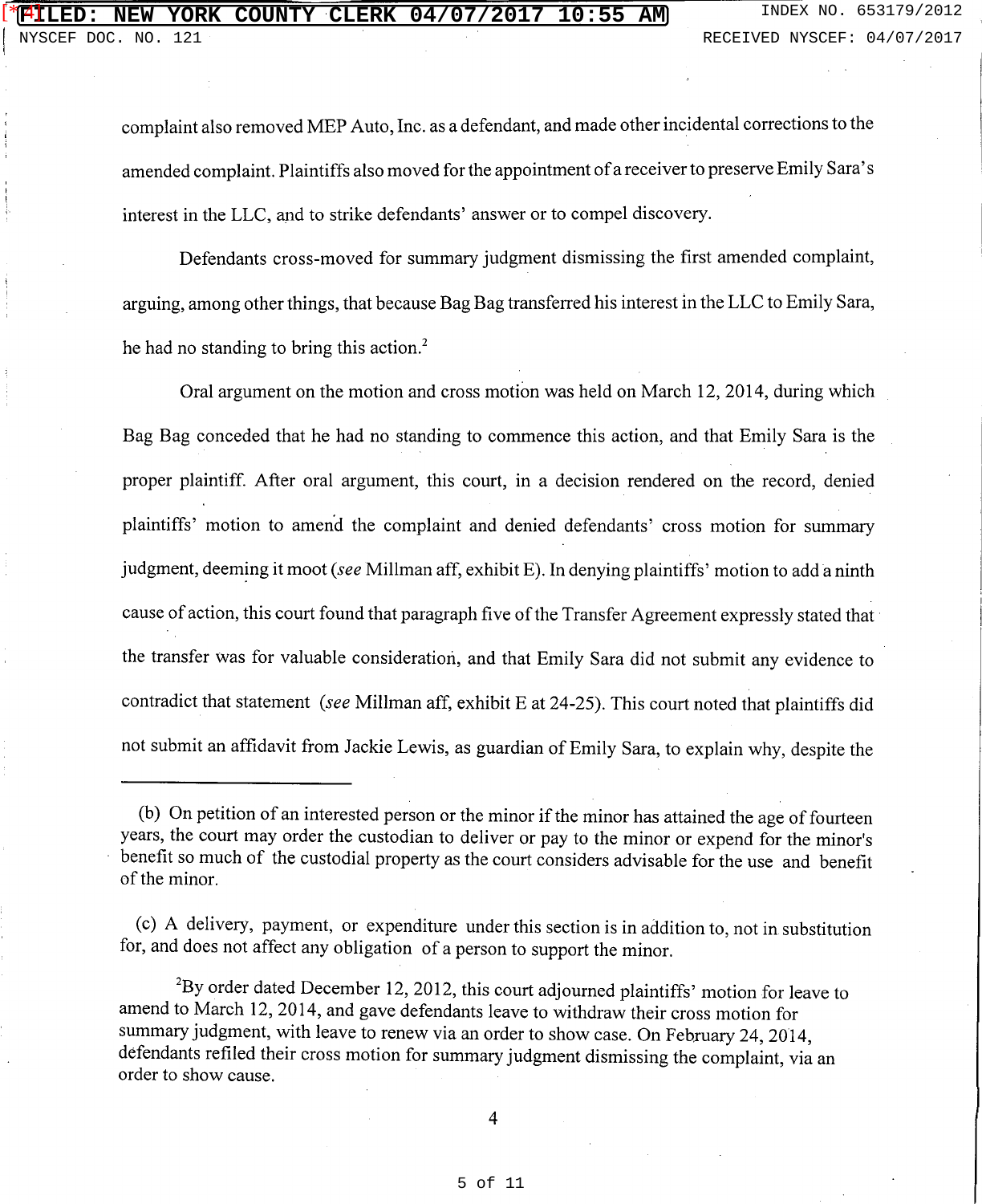## **FILED: NEW YORK COUNTY CLERK 04/07/2017 10:55 AM** INDEX NO. 653179/2012 [\* 5]

recitation in paragraph five of the Transfer Agreement, no consideration was received for the transfer (id.). With respect to plaintiffs' proposed claim that the transfer violated the EPTL, this court held that section 7-6.14 of the EPTL did not provide a basis upon which a minor could void a transfer (id. at 25). This court stated that its determination was without prejudice to Emily Sara seeking to assert a cause of action for breach of paragraph seven of the Transfer Agreement, which entitled her to one third of the cash flow of the LLC from February 10, 2009 to September 10, 2010 (id. at 26). [It is important to note that, despite this ruling, Emily Sara did not seek to amend the ) complaint to assert a claim for breach of paragraph seven of the Transfer Agreement.]

Emily Sara appealed.

On June 30, 2015, the Appellate Division, First Department, in *Bag Bagv Alcobi* (129 AD3d 649  $[1<sup>st</sup>$  Dept 2015]), affirmed the denial of plaintiffs' motion for leave to add the proposed ninth cause of action, holding that it was a proper exercise of discretion (id.). The Appellate Division noted that plaintiffs failed to offer facts in evidentiary form to suggest a lack of consideration, by not submitting an affidavit from Bag Bag, Emily Sara, or Jackie Lewis to controvert the Transfer Agreement's recital of the receipt of valuable consideration  $(id)$ . The Appellate Division, however, modified this court's decision and order to allow the other proposed amendments, on the ground that they were incidental corrections to the first amended complaint, i.e., they corrected a misspelling and dropped MEP Auto, Inc. as a defendant *(id.* at 650). Thus, the Appellate Division deemed the second amended complaint to be the operative complaint, other than the ninth cause of action *(id.).* 

The second amended complaint asserts eight causes of action. Emily Sara, individually, alleges causes of actions, which accrued in 2010, for breach of the LLC's operating agreement, breach of the duty of good faith and fair dealing, unjust enrichment, and breach of fiduciary duty.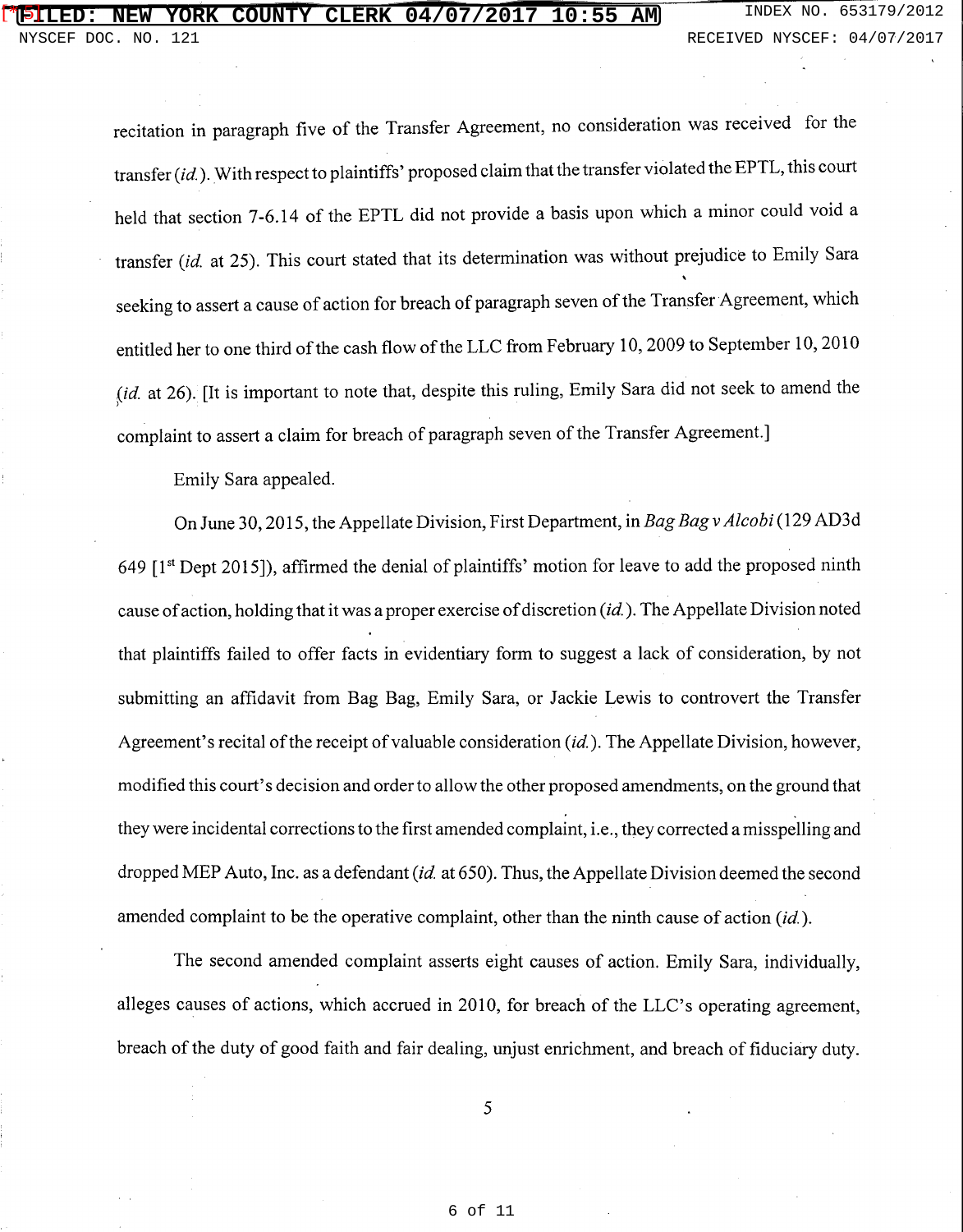Emily Sara also asserts similar claims, derivatively, on behalf of the LLC. The second amended complaint also seeks to remove Alcobi as manager of the LLC, and an injunction preserving the status quo of the LLC. In September 2015, defendants served their answer to the second amended complaint, which asserts, among other things, a third affirmative defense that, pursuant to the terms of the Transfer Agreement, Emily Sara had no interest in the LLC after February 10, 2009.

Defendants now move for summary judgment dismissing the complaint on the ground that Emily Sara cannot maintain this action, because she has no interest in the LLC. Defendants note that since Bag Bag never paid Alcobi the \$190,000, pursuant to the Settlement Agreement, Emily Sara's one third interest in the LLC was not returned to her. Thus, she cannot maintain this action against defendants, and the complaint must be dismissed. Defendants claim, however, that pursuant to paragraph seven of the Transfer Agreement, Emily Sara is entitled to one third of the cash flow from the LLC from February 10, 2009 to September 10, 2010, and therefore, according to their calculations, she is entitled to \$2,965.63, plus statutory interest.

Emily Sara cross-moves for an order striking defendants' third affirmative defense, alleging that she has no interest in the LLC. Emily Sara argues that, although this court denied her motion for leave to add a ninth cause of action, alleging that the Transfer Agreement is void due to lack of consideration and for violation of EPTL § 7-6.14, the denial was not an adjudication on the merits. Emily Sara argues further that since the Appellate Division left the remainder of her second amended complaint intact, she is free to argue that the Transfer Agreement is invalid.

In support of her cross motion, Emily Sara submits an unsigned and unsworn affidavit, in which she states that she lives in Israel, turned 18 years old on December 13, 2014, and did not receive consideration for the transfer of her ownership in the LLC. Emily Sara also submits an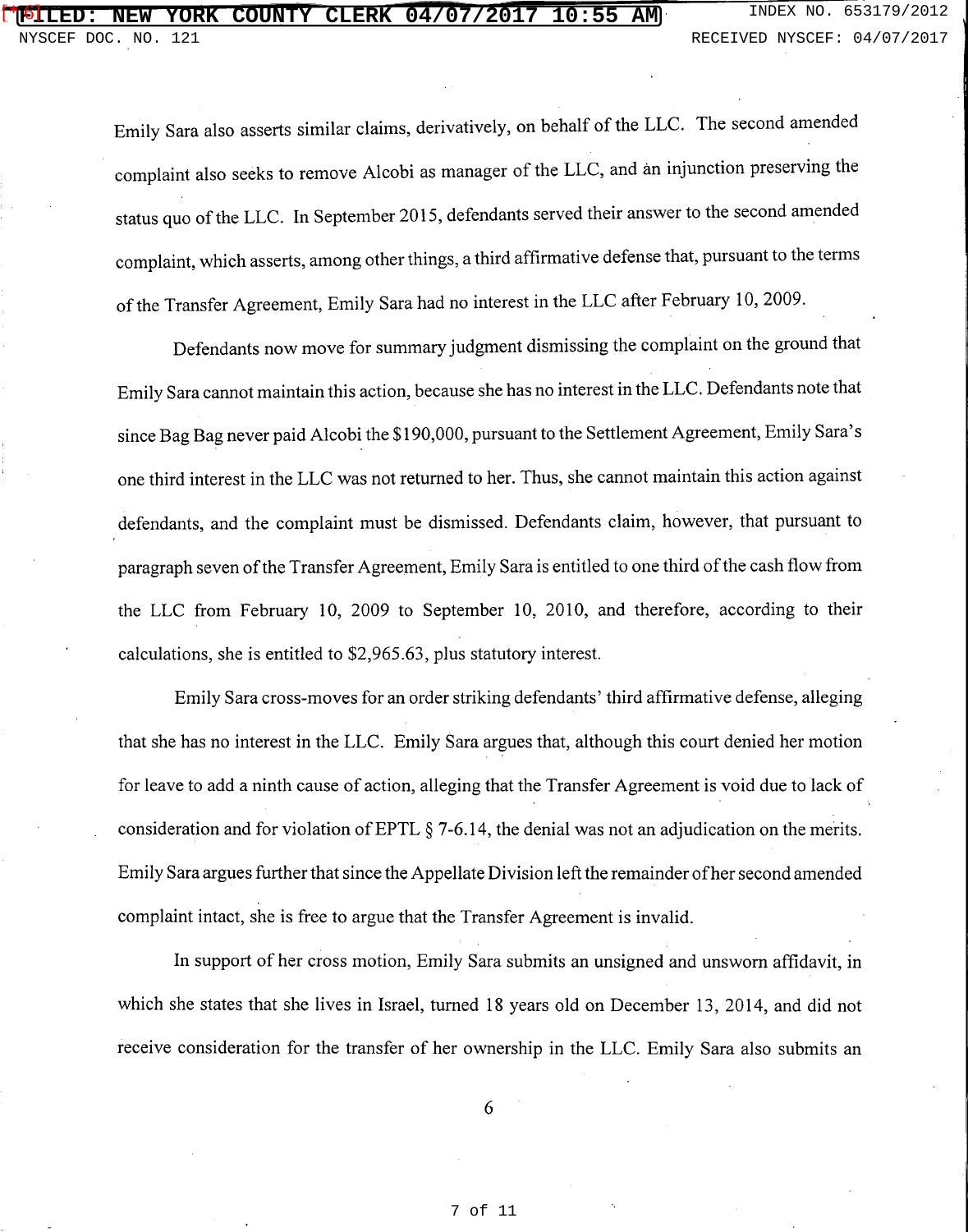unsigned and unsworn affidavit from Jackie Lewis, who states that she transferred Emily Sara's interest in the LLC at the behest of Bag Bag, in order to pay his debt to Alcobi, and that Emily Sara did not receive consideration for the transfer. Emily Sara also submits the affidavit of Bag Bag, who states that he asked his ex-wife, Jackie Lewis, to transfer Emily Sara's interest in the LLC to Alcobi to prevent Alcobi from suing him. Bag Bag states that Emily Sara did not receive any consideration for the transfer.

Emily Sara does not oppose defendants' claim that, pursuant to the terms of paragraph seven of the Transfer Agreement, she is entitled to \$2,965.63.

In reply, defendants argue that the unsigned and unsworn statements of Emily Sara and Jackie Lewis have no probative value and cannot be considered by this Court. Defendants also argue that Bag Bag's affidavit is of no probative value, because he is neither a party to the Transfer Agreement nor a party to this action. Moreover, they argue that his statements are conclusory and not factual. **Discussion** 

A party seeking summary judgment bears the initial burden of affirmatively demonstrating its entitlement to summary judgment as a matter of law *(see Wine grad v. New York Univ. Med. Ctr.*, 64 NY2d 851, 853 [1985]). "Once this showing has been made ... the burden shifts to the party opposing the motion for summary judgment to produce evidentiary proof in admissible form sufficient to establish the existence of material issues of fact which require a trial of the action" *(Alvarez v Prospect Hospital,* 68 NY2d 320, 324 [1986]).

Here, defendants established prima facie entitlement to summary judgment dismissing the complaint. Defendants have shown that on February 10, 2009, via the Transfer Agreement, Emily Sara's one third ownership interest in the LLC was transferred to Alcobi and, therefore, she no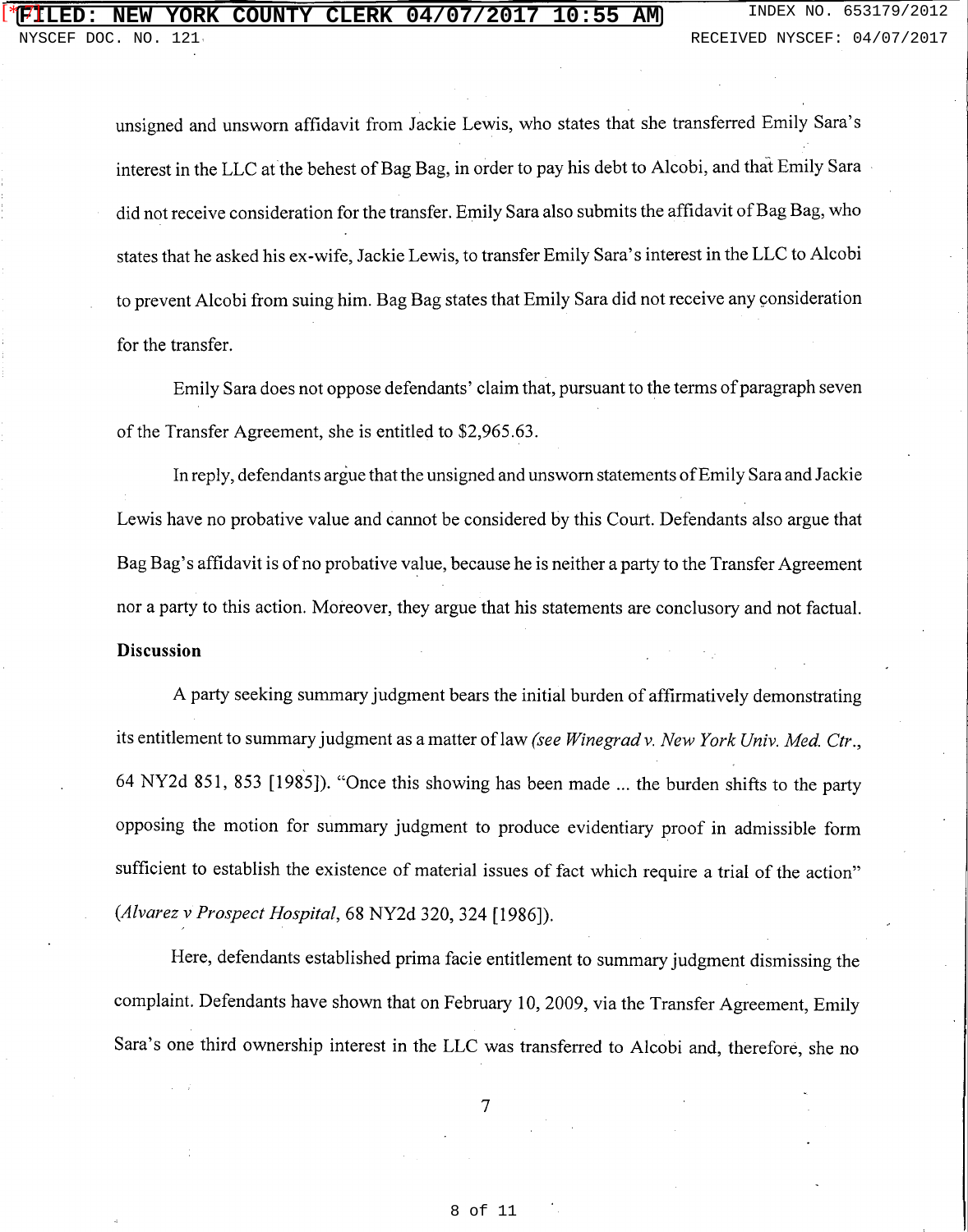longer has an interest in the LLC. Moreover, defendants have shown that, although the Transfer Agreement provides that her interest could be repurchased for \$10, if Bag Bag made two timely payments of \$95,000, Bag Bag did not make those payments. Thus, since Emily Sara has no ownership interest in the LLC, she cannot maintain an action against defendants for acts alleged to have occurred after 2009.

Although labeled as a cross motion to strike defendants' affirmative defense that Emily Sara has no ownership interest in the LLC, Emily Sara is, in essence, attempting to create an issue of fact regarding the validity of the Transfer Agreement. In support of her cross motion, Emily Sara argues that this court's March 12, 2014 decision and order, denying her motion to amend, was not an adjudication of this issue on the merits, and, thus, there are issues of fact precluding enforcement of the Transfer Agreement.

Contrary to Emily Sara's argument, the denial of her motion for leave to amend her complaint was an adjudication on the merits of her claim alleging lack of consideration and violation of the EPTL. While, generally, leave to amend a pleading is freely granted *(see* CPLR 3025[b]), where, as here, the proposed amendment is palpably insufficient or patently devoid of merit, leave to amend is denied *(see Mosaic Caribe, Ltd. v AllSettled Group, Inc., 117 AD3d 421, 422* [1<sup>st</sup> Dept 2014] [If the proposed amendments to a complaint are totally devoid of merit and legally insufficient, leave to amend should be denied]; *Davis v St. Joseph's Children's Servs.*, 99 AD2d 960 [1<sup>st</sup> Dept 1984] *affd* 64 NY2d 794 (1985]), and such a denial is on the merits *(see Cervini v Zanoni,* 95 AD3d 919, 922 [2d Dept 2012]).

On March 12, 2014, this court, in a decision affirmed by the Appellate Division in *Bag Bag,*  (129 AD3d 649), found that Emily Sara's proposed challenge to the Transfer Agreement, on the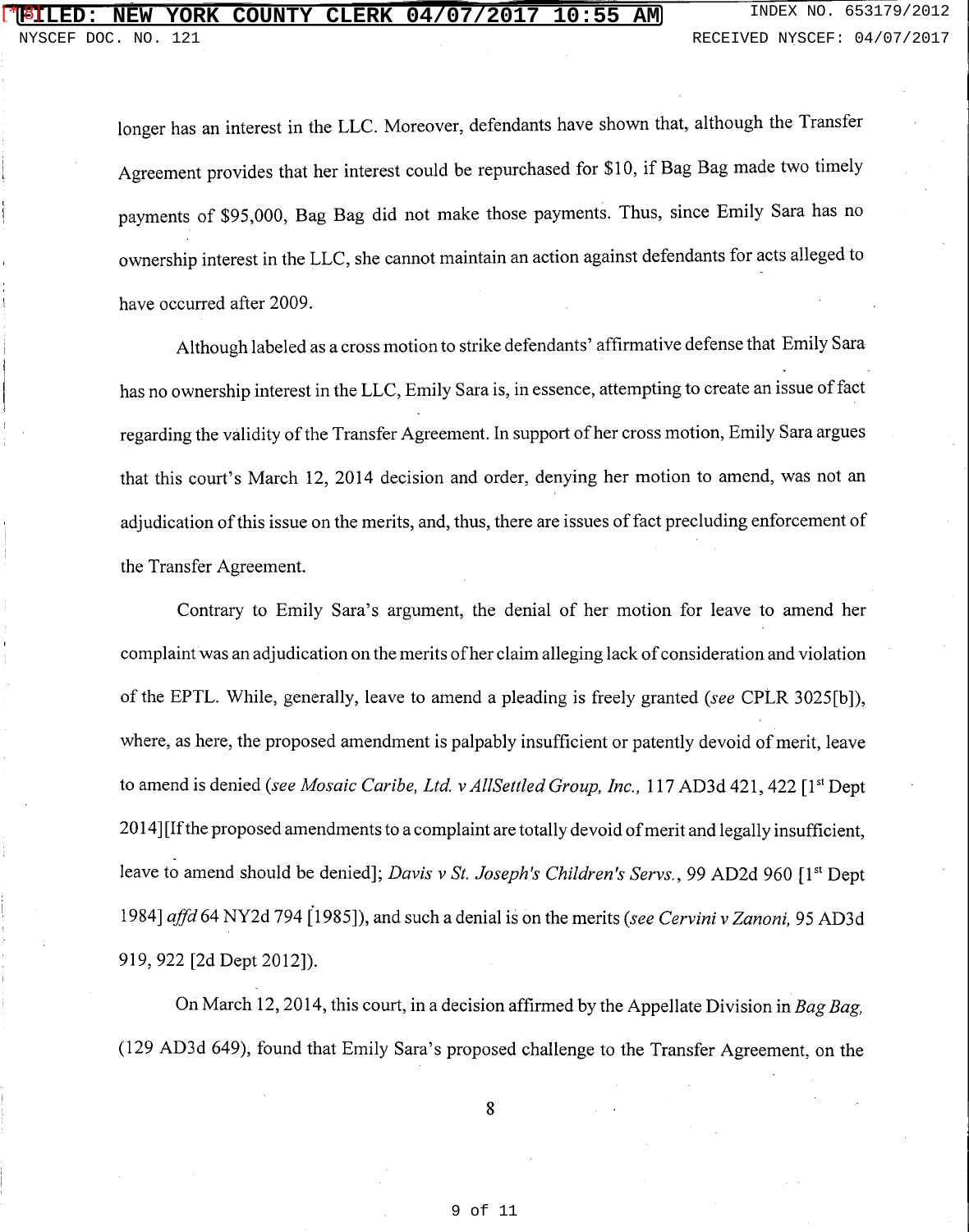#### **NEW YORK COUNTY CLERK 04/07/2017 10:55 AM** INDEX NO. 653179/2012 [\* 9]

grounds that it lacked consideration and violated the EPTL, to be without merit (see Millman aff, exhibit E). This court held that there was no factual evidence submitted to contradict the terms of the Transfer Agreement, and that, contrary to Emily Sara's arguments, EPTL § 7-6.14 did not provide a basis for her to void the transfer *(id.* at 22-26). Thus, it is the law of the case that in 2009, Jackie Lewis, as guardian for Emily Sara, transferred Emily Sara's interest in the LLC to Alcobi, for valuable consideration, and that her interest was not repurchased under the terms of the Transfer Agreement (see Glynwill Invs., v Shearson Lehman Hutton, 216 AD2d 78, 79 [1<sup>st</sup> Dept 1995][In accordance with the doctrine of law of the case, an issue resolved by a prior ruling cannot be relitigated]).3 Accordingly, as of February 2009, Emily Sara had no ownership interest in the LLC.

Based on the foregoing, Emily Sara's claims, accruing in 2010, that defendants breached the LLC's operating agreement, breached their fiduciary duty, breached their duty of good faith and fair dealing, and were unjustly enriched to her detriment, must be dismissed because she had no interest in the LLC in 2010. Further, she has no standing to bring a derivative action, on behalf of the LLC, for any alleged misdeed in 2010. Likewise, her claims for injunctive relief due to defendants' alleged misdeeds, must also be dismissed. In sum, the complaint must be dismissed in its entirety, and Emily Sara's cross motion to strike the third affirmative defense is rendered moot.

In their motion for summary judgment, defendants concede that, pursuant to paragraph seven of the Transfer Agreement, Emily Sara is entitled to receive one third of the cash flow of the LLC

<sup>3</sup>The unsigned and unsworn affidavits of plaintiff and her mother, Jackie Lewis, were not considered by this Court because they are inadmissible and of no probative value *(see Wunsch v AMF Bowling Ctr., Inc.,* 236 AD2d 467 [2d Dept1997]; *see generally Horowitz v Kevah*  Konner, Inc., 67 AD2d 38 [1<sup>st</sup> Dept 1979]). Likewise, the affidavit of Bag Bag, stating that there was no consideration, is also unpersuasive because he is not a party to the Transfer Agreement, and cannot make representations on behalf of Emily Sara or Jackie Lewis.